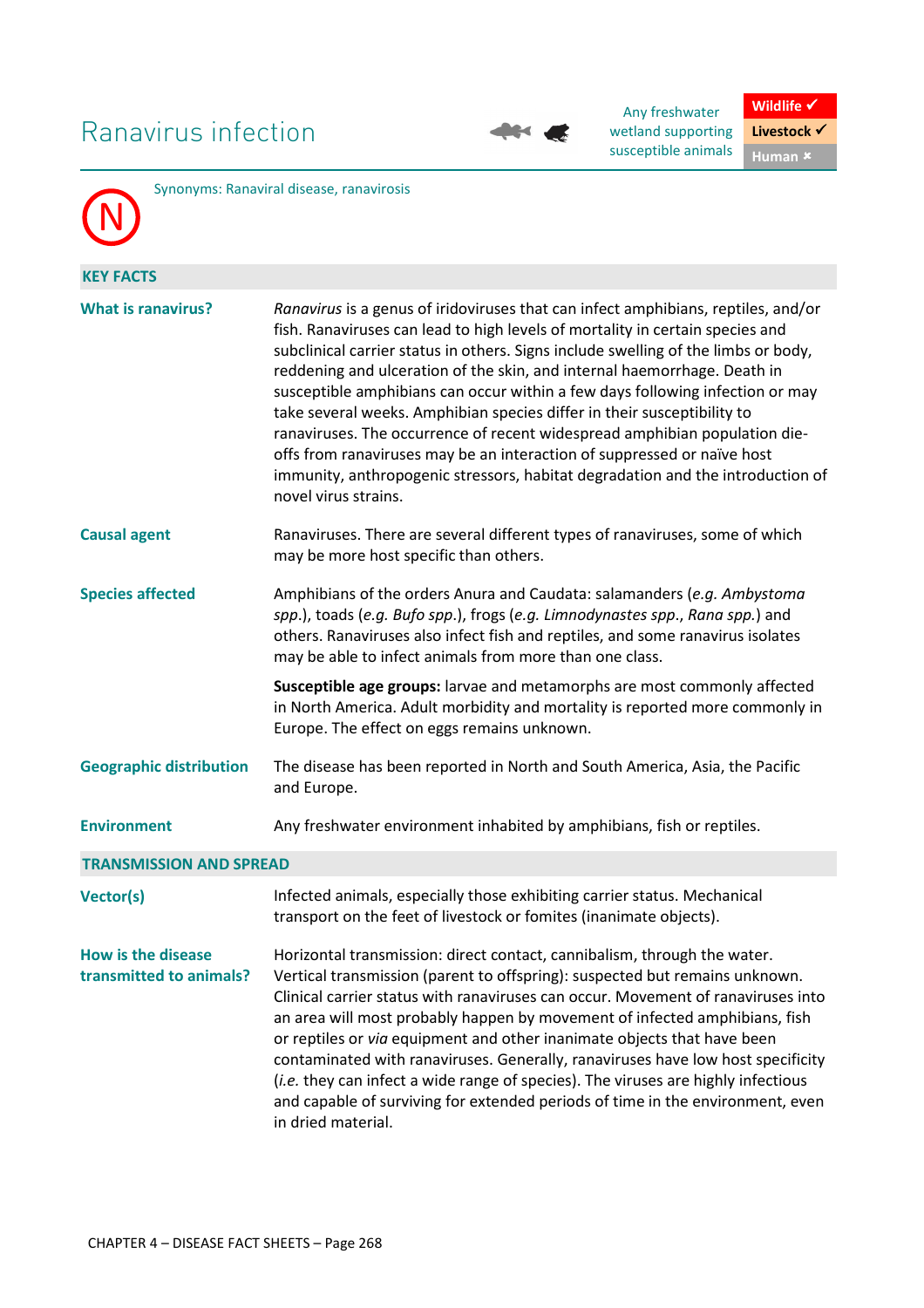**How does the disease spread between groups of animals?** 

Environmental persistence of ranavirus virions outside a host may be several weeks or longer in aquatic systems. Transmission occurs by indirect and direct routes, and includes exposure to contaminated water or soil, contact with infected individuals, and ingestion of infected tissue during predation, cannibalism or necrophagy (consumption of carcases/carrion).

**How is the disease transmitted to humans?**  Ranaviruses are not zoonotic.

## **IDENTIFICATION AND RESPONSE**

**Field signs** Field signs can vary from numerous dead amphibians visible in, and surrounding, water bodies to no dead amphibians visible (especially in areas where they are swiftly scavenged). Diseased larval amphibians often have swollen bodies and signs of internal and cutaneous haemorrhage. Affected adult amphibians may have reddening of the skin, skin ulceration, bloody mucus in the mouth and might pass blood from the rectum; often there is systemic internal haemorrhaging (which also may be seen in affected fish and reptiles). Anorexia, lethargy and/or ataxia might also be evident. These signs are all typical of the disease syndrome 'red leg': ranaviruses are not the only possible cause of 'red leg' in amphibians and other differential diagnoses should be borne in mind. Chronically infected, inapparent carriers have been described. Seasonal variations in disease outbreaks have been reported, with both their prevalence and severity being greater during the warmer months, therefore temperature is considered a likely factor influencing disease outbreaks. **Recommended action if suspected**  The disease is notifiable in amphibians (as are certain fish ranaviruses) and suspected cases must be reported immediately to local and national authorities and the OIE. Dead animals should be submitted to a suitable diagnostic laboratory for *post mortem* examination. Surveillance of live animals should be carried out if possible and sick animals submitted for testing. **Diagnosis** Liver and/or kidney samples from dead animals should be sent to an appropriate laboratory for diagnostic testing. Toe or tail clips from live animals might also be used for diagnosis, but the reliability of these has not been validated. Tests carried out on samples include: PCR, real-time PCR, electron microscopy, virus isolation (followed by immunofluorescence, PCR or electron microscopy) and histology (followed by immunohistochemistry or electron microscopy). Before collecting or sending any samples from animals with a suspected disease, the proper authorities should be contacted. Samples should only be sent under secure conditions and to authorised laboratories to prevent the spread of the disease. Although ranaviruses are not known to be zoonotic,

cross-infection of animals.

routine hygiene precautions are recommended when handling animals. Also, suitable precautions must be taken to avoid cross contamination of samples or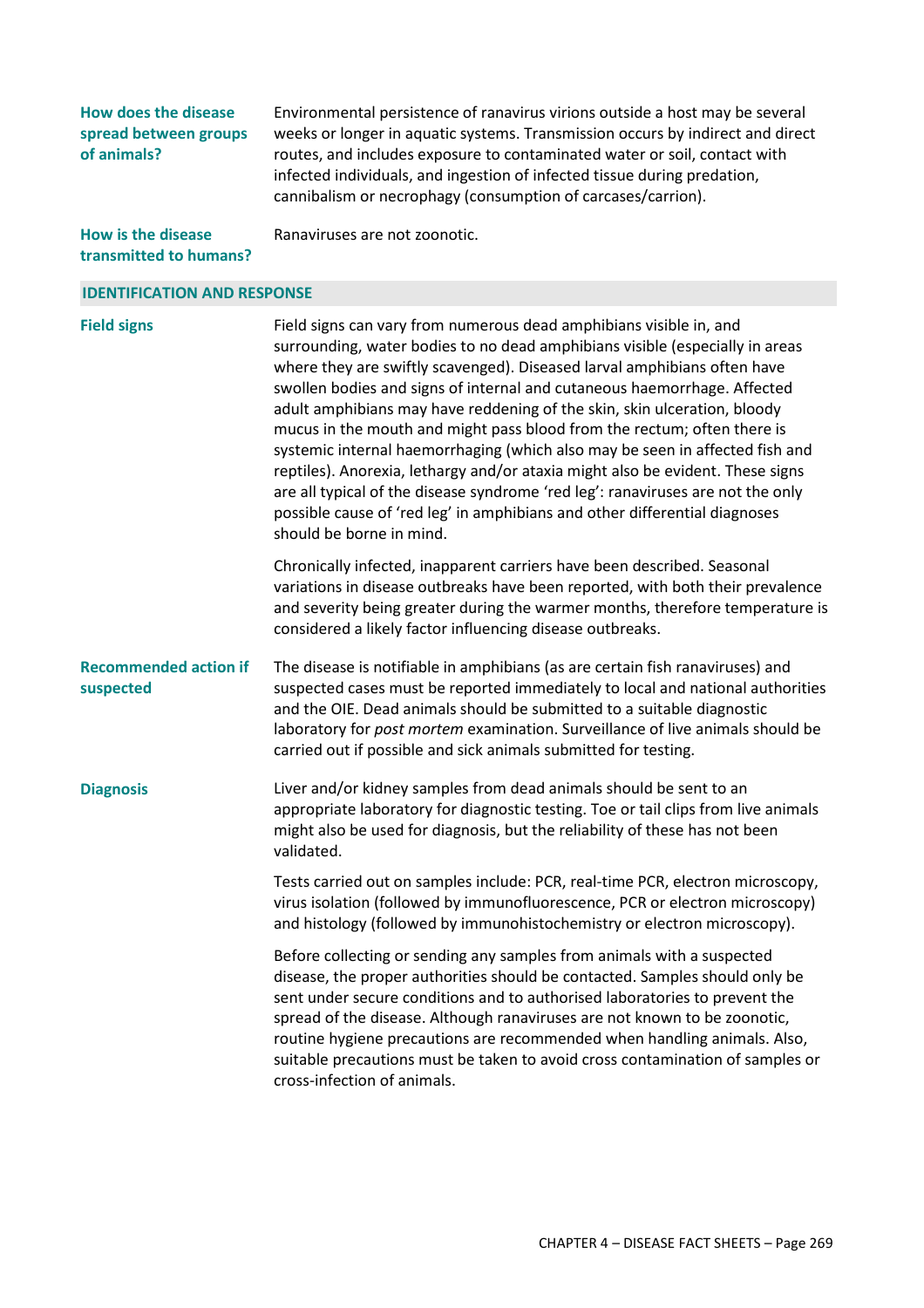## **PREVENTION AND CONTROL IN WETLANDS**

| <b>Environment</b>         | Ensure that the site is regularly scanned for dead amphibians, fish and reptiles.<br>Ideally any site containing a reasonable population of amphibians should be<br>monitored for sick and dead animals as a matter of course. If sick or dead<br>animals are found, they should be tested for ranavirus infection so that the<br>site's ranavirus status can be determined.                              |  |  |
|----------------------------|-----------------------------------------------------------------------------------------------------------------------------------------------------------------------------------------------------------------------------------------------------------------------------------------------------------------------------------------------------------------------------------------------------------|--|--|
|                            | People coming into contact with water, amphibians, reptiles or fish should<br>ensure where possible that their equipment and footwear/clothing has been<br>cleaned and fully dried before use if it has previously been used at another site.                                                                                                                                                             |  |  |
|                            | To properly clean footwear and equipment:<br>first use a brush to clean off organic material e.g. mud and grass<br>rinse with clean water<br>×<br>soak in disinfectant<br>×<br>rinse with clean water and allow to dry.<br>×                                                                                                                                                                              |  |  |
|                            | If any clothing is particularly soiled during activities, then washing at $40^{\circ}$ C with<br>detergent should be sufficient to remove any contamination with ranavirus.<br>Ideally, different sets of footwear should be used at the site than are used by<br>staff at home.                                                                                                                          |  |  |
|                            | Biosecurity measures should be increased to reduce the chance of spread if<br>disease is confirmed.                                                                                                                                                                                                                                                                                                       |  |  |
| <b>Livestock</b>           | It is important to reduce the chance that livestock moving between sites<br>(especially those travelling from known infected sites) will carry infected<br>material on their feet or coats. This can be accomplished by ensuring that feet<br>are clean before transport. Foot baths can be used and animals should be left in<br>a dry area after the bath for their feet to fully dry before transport. |  |  |
| <b>Wildlife</b>            | Do not allow the introduction of amphibians, reptiles or fish without thorough<br>screening and quarantine for ranavirus. This screening may still not pick up all<br>subclinically infected individuals but will reduce the risk of actively infected<br>animals being introduced to the site. Also, remember that the virus can be<br>introduced with water or aquatic plants.                          |  |  |
| <b>Humans</b>              | Humans must ensure that all biosecurity measures described above are<br>followed to prevent introduction of the infectious agent into previously<br>uninfected areas.                                                                                                                                                                                                                                     |  |  |
| <b>IMPORTANCE</b>          |                                                                                                                                                                                                                                                                                                                                                                                                           |  |  |
| <b>Effect on wildlife</b>  | May cause epidemics with very high mortality rates, dependant on virus and<br>host species. The disease has been shown to cause significant population<br>declines of common frog Rana temporaria in the United Kingdom, apparently<br>following virus introduction from North America. Ranavirus infection might be<br>implicated in declines elsewhere, but data are lacking.                           |  |  |
| <b>Effect on livestock</b> | None other than farmed amphibians and fish. $\blacktriangleright$ Economic importance                                                                                                                                                                                                                                                                                                                     |  |  |
| <b>Effect on humans</b>    | None                                                                                                                                                                                                                                                                                                                                                                                                      |  |  |
| <b>Economic importance</b> | Fish ranaviral diseases can cause major economic losses of high value species,<br>such as rainbow trout Oncorhynchus mykiss. Ranaviruses also are considered to                                                                                                                                                                                                                                           |  |  |